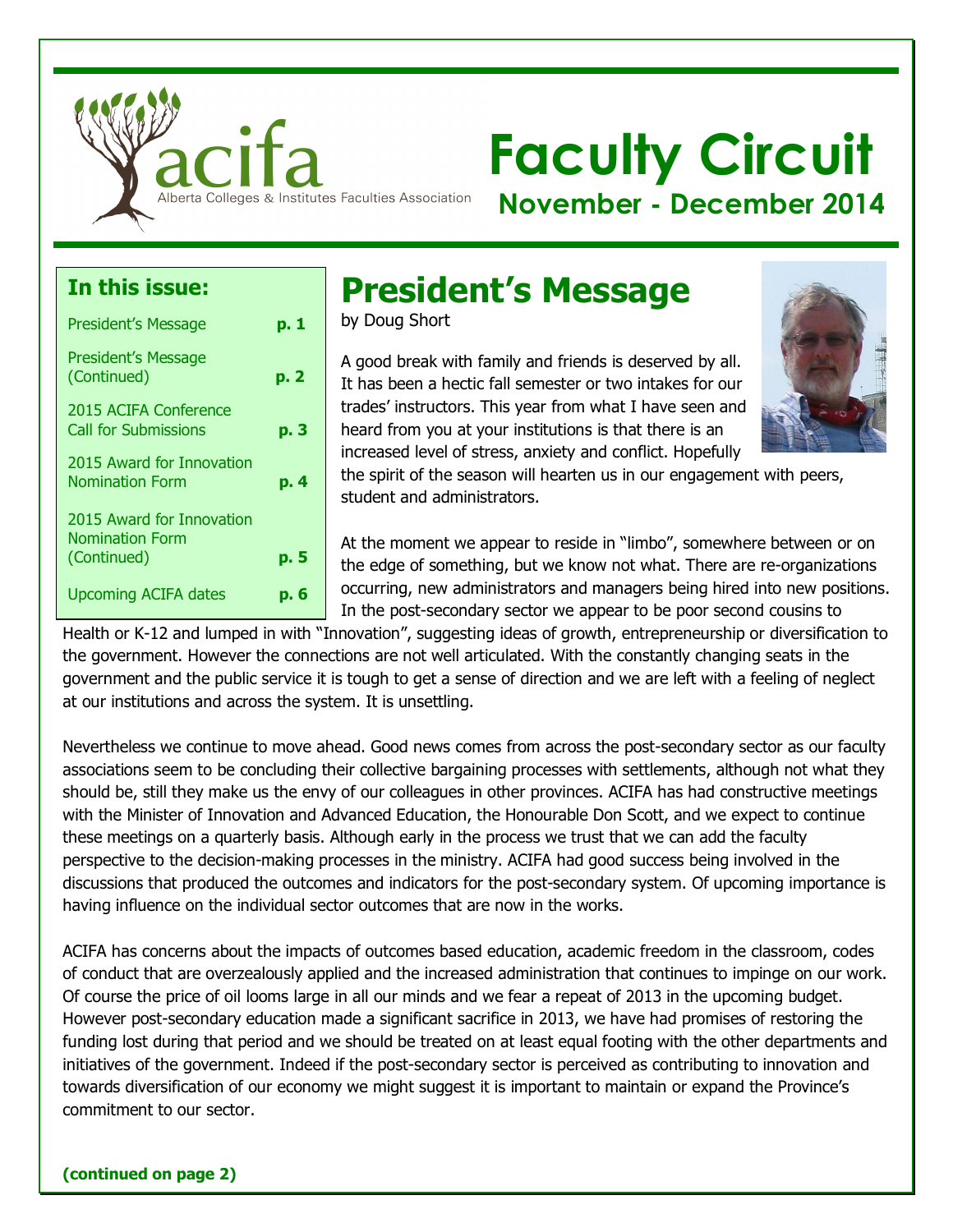#### **(continued from page 1)**

In the meantime our faculty continues to do an amazing job in educating and training our students. We perform the true mission of post-secondary education in the shops, labs and classrooms across the province. Our impact on the economy and the lives of our students is tremendous.

Let me remind you of ACIFA's Annual Conference in late May when we celebrate and explore our scholarship in the art and science of teaching, while enjoying the company of our colleagues from across the province and the country.

Slainte!



# **How does your ACIFA membership benefit you?**



**http://acifa.ca/about/what-does-acifa-do/**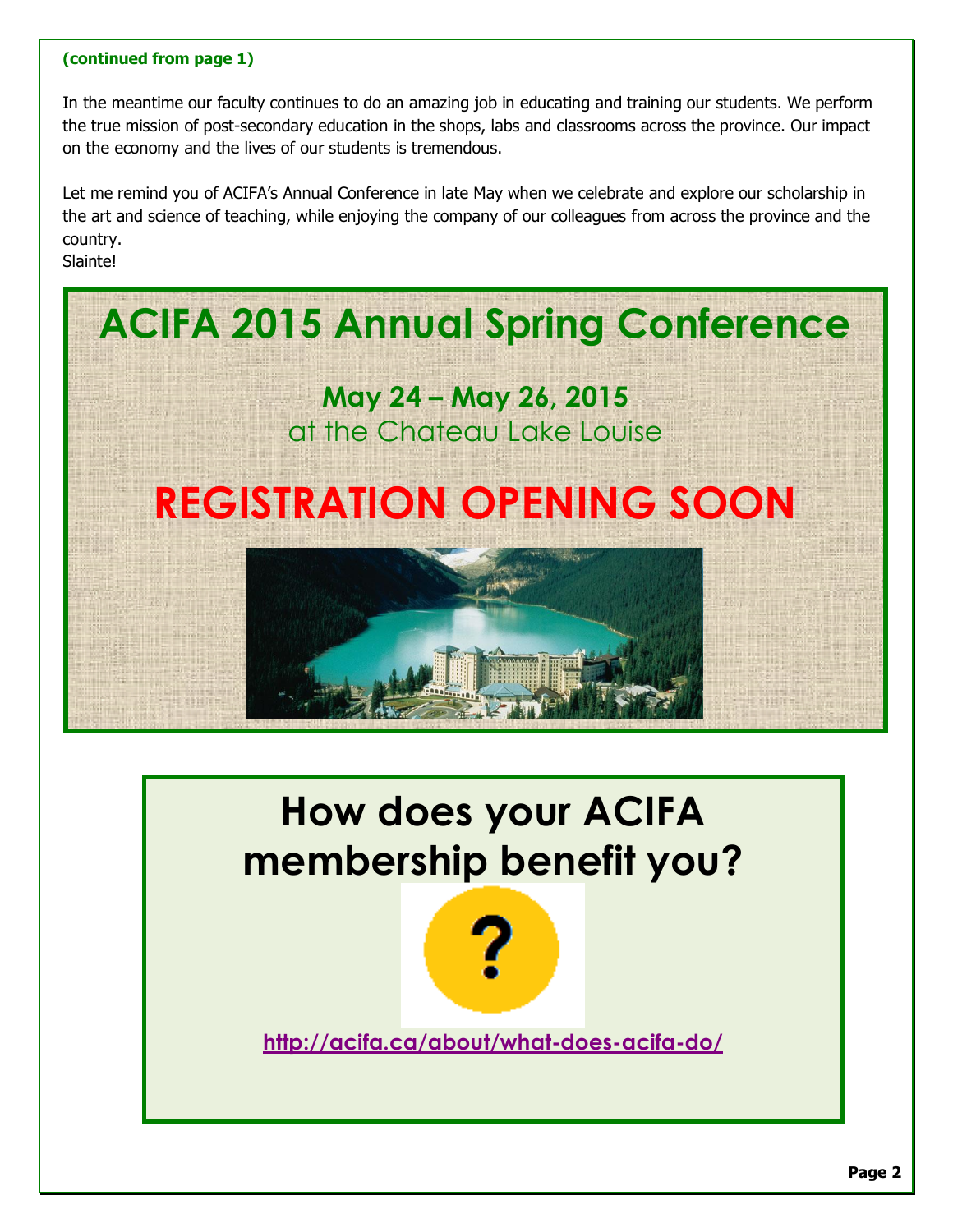

# **Call for Submissions**

**Alberta Colleges & Institutes Faculties Association** 2015 Annual Spring Conference - May 24 to May 26, 2015

### **Theme Strands:**

- <sup>3</sup> **Packs** Preparing for Learning
- <sup>2</sup> **Paddles** Teaching Tools, Technology & Techniques

**Beraury 3 Portages** – Opportunity & Challenges for the Future of Post-Secondary in Alberta **Fairmont Chateau Lake Louise** 

Hosted by the Portage College Faculty Association



### **Submission Deadline February 13, 2015**

- SPACE IS LIMITED SO PLEASE APPLY EARLY.
- You will be notified by mid-March about the status of your proposal.
- Sessions will be scheduled for Monday, May 25 and Tuesday, May 26  $\blacksquare$

\*The Call for Submissions form is available through your Faculty Association office and on the ACIFA website (http://acifa.ca/call-for-submissions)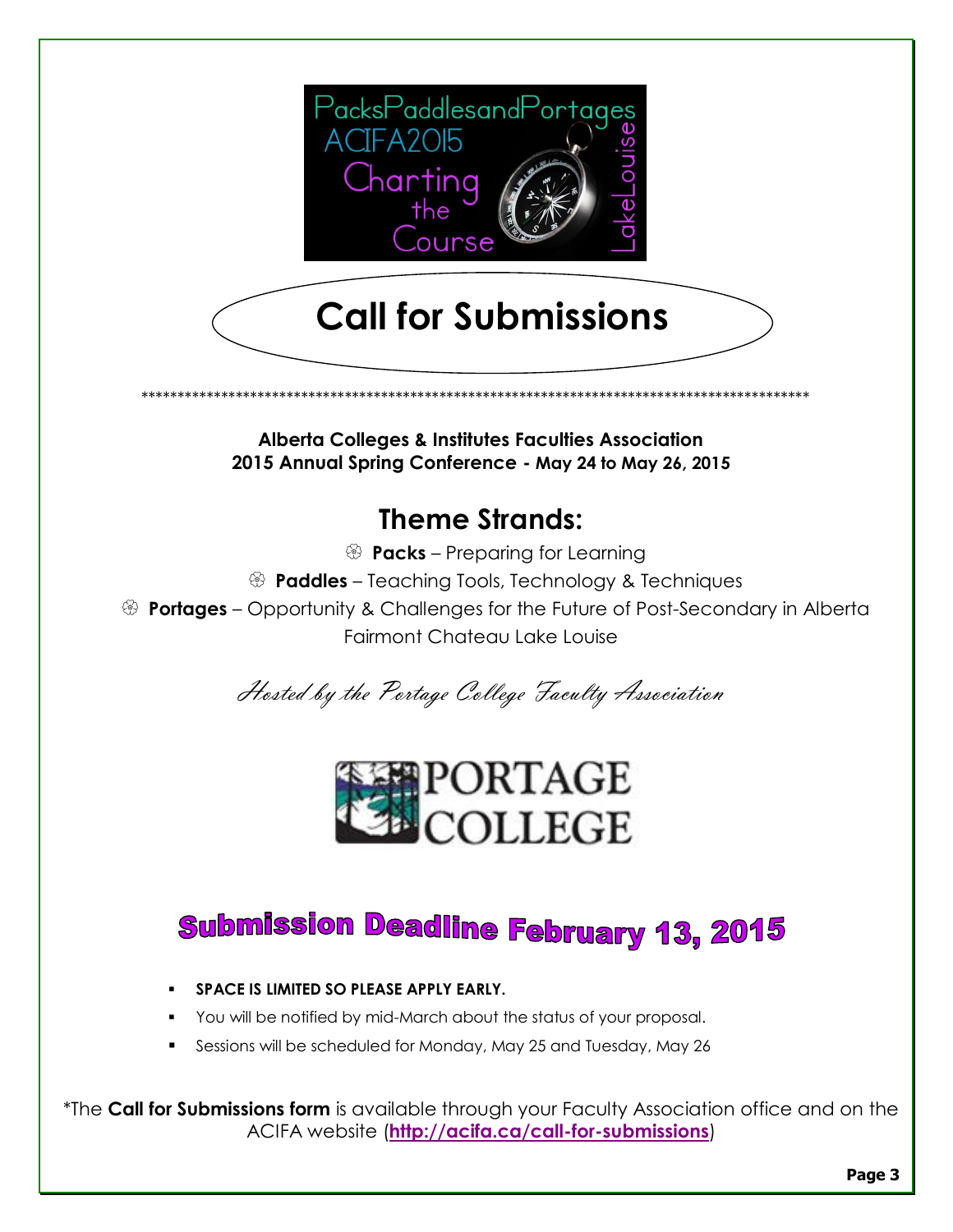

The aim of the Award for Innovation in Teaching is to recognize and encourage the use of innovative and creative teaching methods and design which lead to improved student learning.

This province-wide award attracts both recognition and a financial award of \$1,500 for the faculty member or team and \$500.00 for the faculty member's faculty association. Certificates of Commendation will be awarded to the two runners-up.

#### **Eligibility**

The Award is open to all ACIFA members. The nomination may be for an individual or a group/team. Nominations for the Award are made by colleagues with the consent of the innovator(s). Nominations must adhere to the *Format for Applications* below.

An innovation which has already received this Award cannot be resubmitted the following year. Innovations which have been unsuccessful but have received a Certificate of Commendation are eligible for resubmission, within the context of the guidelines, the following year.

#### **The Nomination Process**

Each participating ACIFA member association will conduct a nomination and selection process at the local level, in accordance with the guidelines in this document, to select **up to two nominees** to be submitted to the ACIFA Awards Committee. The ACIFA Awards Committee, established by the Professional Affairs Committee of ACIFA, will select the winner of the award from nominees put forward by each of the participating local faculty associations.

#### **Selection Criteria**

- The extent to which the innovation has had a practical outcome that improved teaching, learning, curriculum design, and/or assessment.
- Evidence of student satisfaction and learning outcomes.
- Evidence that the innovation was successfully integrated into the total learning process for the relevant course of study.
- The potential for the innovation to be applied to different fields of study
- The extent to which the innovation made effective and efficient use of resources.

#### **Format for Applications: 2-3 page limit plus appendices**

Please provide information in the following format:

- 1. Innovator/project team details: name(s), position, and college/institute
- 2. A description of the innovation
- 3. The rationale for implementing the change
- 4. The outcomes of the innovation
- 5. The wider application of the innovation in post-secondary education
- 6. Names and signatures of two nominees
- 7. Any supporting documentation to be attached as appendices

#### **Please submit application electronically via email.**

#### **(continued on page 5) Page 4**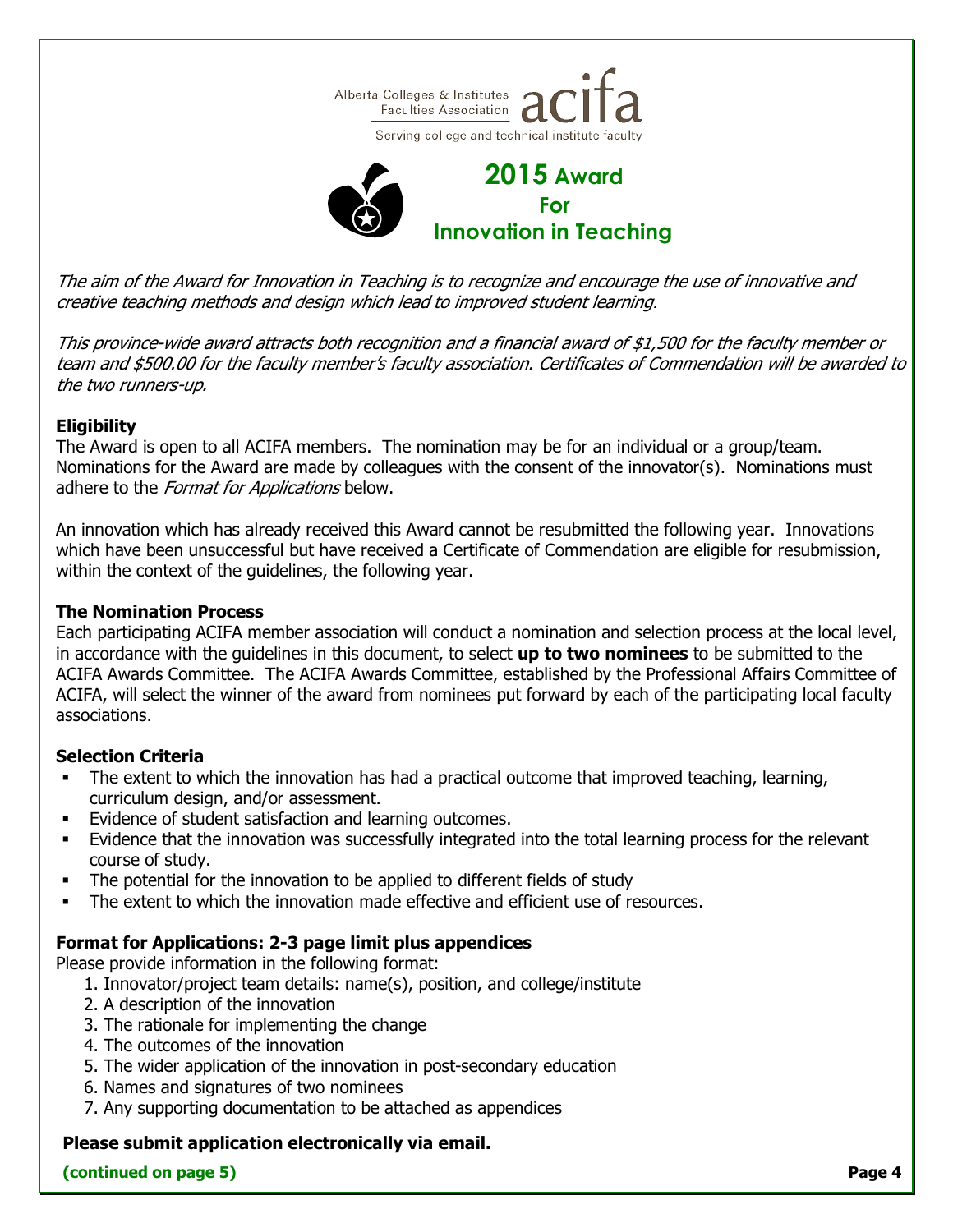#### **(Continued from page 4)**

#### **Judging Panels: provincial and local**

Five members, elected on an annual basis from and by the Professional Affairs Committee of ACIFA, will select the final award winner and up to two runners-up from the nominees submitted by the local faculty associations. The local faculty association judging committees are to be selected and structured by the local faculty association as they deem appropriate for their association.

#### **Mutual Obligations**

The ACIFA Awards Committee will award the winner of an Innovation/Creativity Award in Teaching with:

- ß An announcement in the ACIFA newsletter
- ß \$1,500.00 made available to the winner and another \$500.00 to the winner's faculty association
- A formal presentation at the ACIFA Annual Conference
- ß Coverage of expenses for the winner to attend the ACIFA Annual Conference to receive their award.

The Award winner will be expected to:

- ß Attend the ACIFA Annual Conference to accept the Award
- ß Agree to submit for publication in the ACIFA newsletter a description of the innovation and its successful implementation before the end of the year in which the Award was won.

#### **Application Dates**

Applications must be submitted to the faculty member's faculty association by the date set by the local faculty association. Each Association's selection process must be completed in time to submit their nominee to ACIFA by **February 22, 2015.**

The ACIFA Awards Committee will make the final decision by the third week of April to allow sufficient time to arrange for the recognition of the winner at the ACIFA Annual Conference.

> The 2015 award is sponsored and administered by The Alberta Colleges and Institutes Faculties Association Johnson Inc. Insurance And The Alberta Public Post-Secondary Education Trust Fund.



Todd Nickle of Mount Royal University, Winner of the 2014 Award for Innovation in Teaching, poses with his award presented by Randy Pearson of Johnson Inc. Insurance. You can read more about Todd's innovation in the Jan-Feb Issue of Faculty Circuit!